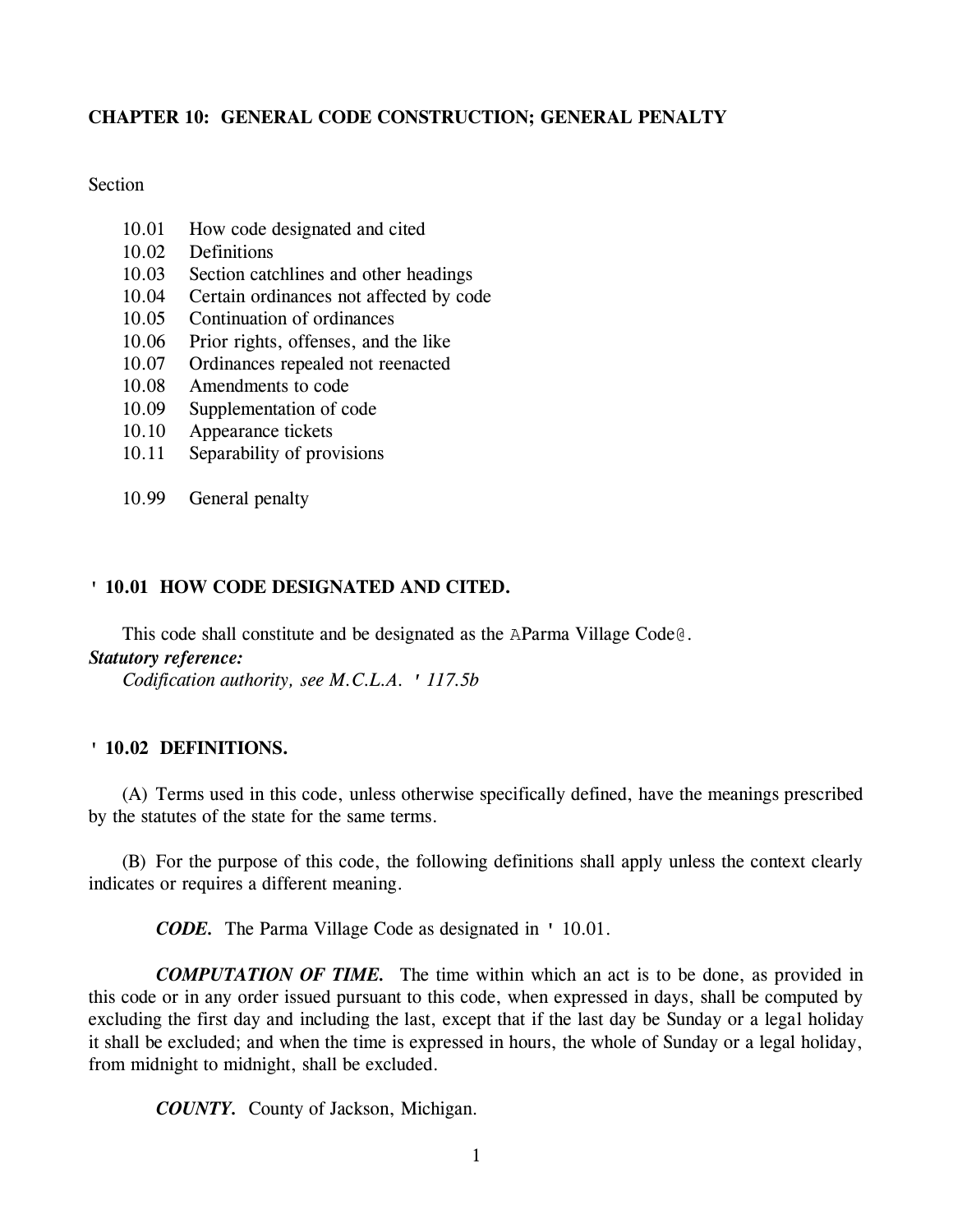*JUVENILE.* Any person under 17 years of age.

*MINOR.* A person under 21 years of age.

*MUNICIPAL CIVIL INFRACTION.* An act or omission that is prohibited by this code or any ordinance of the village, but which is not a crime under this code or any other ordinance of the village, and for which civil sanctions, including without limitation, fines, damages, expenses and costs may be ordered, as authorized by Public Act 236 of 1961, Ch. 87, being M.C.L.A. '' 600.8701 to 600.8735, as amended. A *MUNICIPAL CIVIL INFRACTION* is not a lesser included offense of any criminal offense in this code.

*OFFICER, DEPARTMENT, BOARD AND THE LIKE.* Whenever any officer, department, board or other public agency is referred to by title only, the reference shall be construed as if followed by the words Aof the Village of Parma, Michigan@. Whenever, by the provisions of this code, any officer of the village is assigned any duty or empowered to perform any act or duty, reference to the officer shall mean and include the officer or his or her deputy or authorized subordinate.

*ORDINANCES*. The ordinances of the Village of Parma and all amendments thereto.

*PERSON*. Any natural individual, firm, trust, partnership, association or corporation. Whenever the word *PERSON* is used in any section of this code prescribing a penalty or fine, as applied to partnerships or associations, the word includes the partners, or members thereof, and as applied to corporations the word includes officers, agents or employees thereof who are responsible for any violations of the section. The singular includes the plural. The masculine gender includes the feminine and neuter genders.

*STATE.* The term *THE STATE* or *THIS STATE* shall be construed to mean the State of Michigan.

*VILLAGE.* The Village of Parma, Michigan.

*VILLAGE COUNCIL* or *COUNCIL.* The Village Council of the Village of Parma.

#### **' 10.03 SECTION CATCHLINES AND OTHER HEADINGS.**

The catchlines of the several sections of this code printed in boldface type are intended as mere catchwords to indicate the contents of the sections and shall not be deemed or taken to be the titles of the sections, nor as any part of the sections, nor, unless expressly so provided, shall they be so deemed when any of the sections, including the catchlines, are amended or reenacted. No provision of this code shall be held invalid by reason of deficiency in any such catchline or in any heading or title to any chapter, subchapter or division.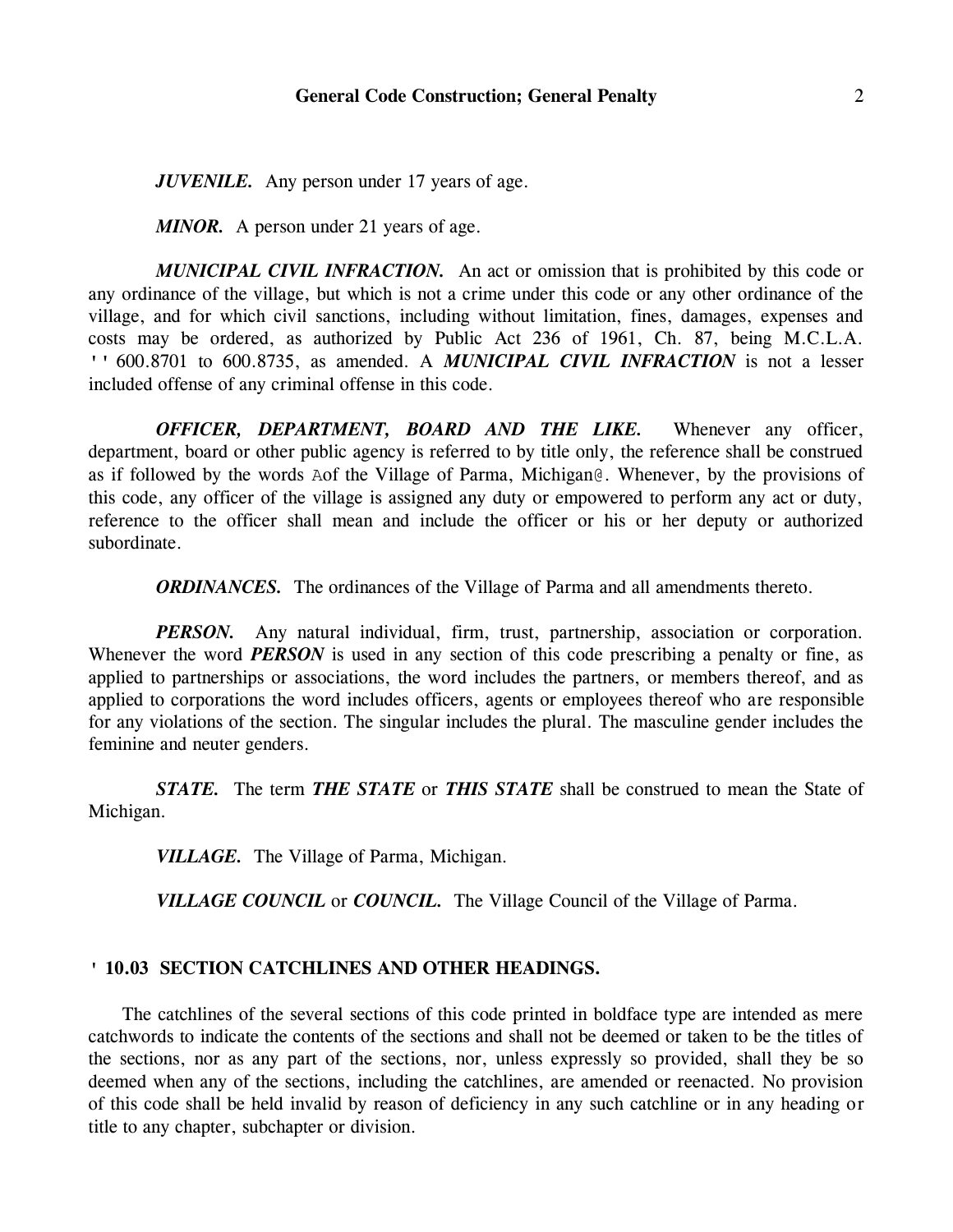### **' 10.04 CERTAIN ORDINANCES NOT AFFECTED BY CODE.**

(A) Nothing in this code or the ordinance adopting this code shall affect any ordinance not in conflict with or inconsistent with this code:

(1) Promising or guaranteeing the payment of money for the village, or authorizing the issuance of any bonds of the village or any evidence of the village=s indebtedness, or any contract or obligations assumed by the village;

(2) Containing any administrative provisions of the Village Council;

(3) Granting any right or franchise;

(4) Dedicating, naming, establishing, locating, relocating, opening, paving, widening, vacating and the like any street or public way in the village;

(5) Making any appropriation;

(6) Levying or imposing taxes;

- (7) Establishing or prescribing grades in the village;
- (8) Providing for local improvements and assessing taxes therefor;
- (9) Dedicating or accepting any plat or subdivision in the village;

(10) Extending or contracting the boundaries of the village;

(11) Prescribing the number, classification or compensation of any village officers or employees;

(12) Prescribing specific parking restrictions, no-parking zones; specific speed zones; parking meter zones; and specific stop or yield intersections or other traffic ordinances pertaining to specific streets;

- (13) Pertaining to rezoning; and
- (14) Any other ordinance, or part thereof, which is not of a general and permanent nature.

(B) All the ordinances are hereby recognized as continuing in full force and effect to the same extent as if set out at length in this code. The ordinances are on file in the Village Clerk=s office.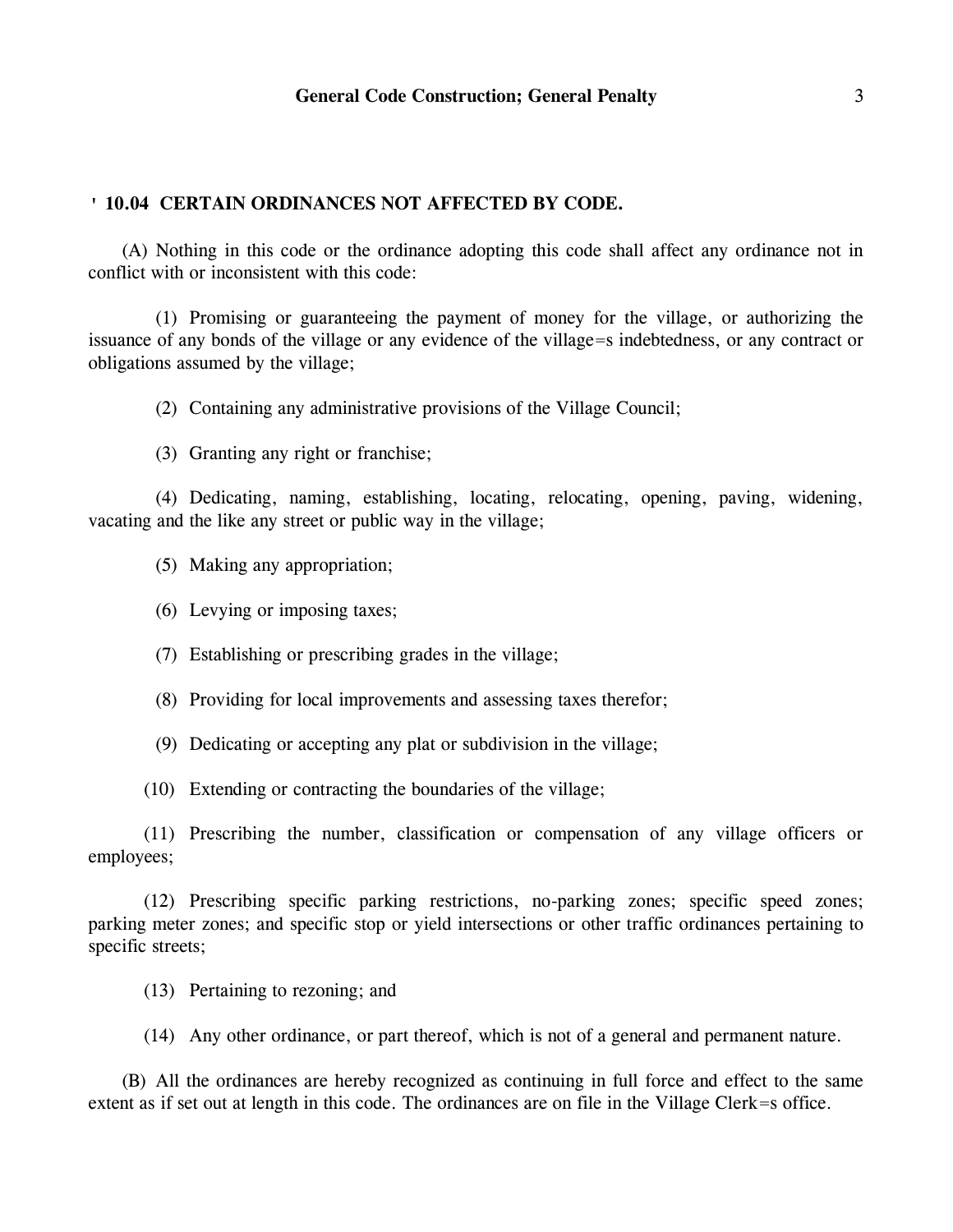#### **' 10.05 CONTINUATION OF ORDINANCES.**

The provisions of this code, so far as they are the same in substance as those of heretofore existing ordinances, shall be construed as a continuation of the ordinances and not as new enactments.

#### **' 10.06 PRIOR RIGHTS, OFFENSES AND THE LIKE.**

Any act done, offense committed or right accruing, accrued or acquired; or liability, penalty, forfeiture or punishment incurred; prior to the time of adoption of this code shall not be affected by the adoption, but may be enjoyed, asserted, enforced, prosecuted or inflicted as fully and to the same extent as if the adoption had not been effected.

#### **' 10.07 ORDINANCES REPEALED NOT REENACTED.**

No ordinance or part of any ordinance heretofore repealed shall be considered reordained or reenacted by virtue of this code, unless specifically reenacted. The repeal of any curative or validating ordinances shall not impair or affect any cure or validation already effected thereby.

#### **' 10.08 AMENDMENTS TO CODE.**

(A) Amendments to any of the provisions of this code shall be made by amending the provisions by specific reference to the section number of this code in the following language: AThat section of the Parma Village Code, is hereby amended to read as follows: . . . @ The new provisions shall then be set out in full as desired.

(B) If a new section not heretofore existing in the code is to be added, the following language shall be used: AThat the Parma Village Code is hereby amended by adding a section, to be numbered , which the section reads as follows: . . . @ The new section shall then be set out in full as desired.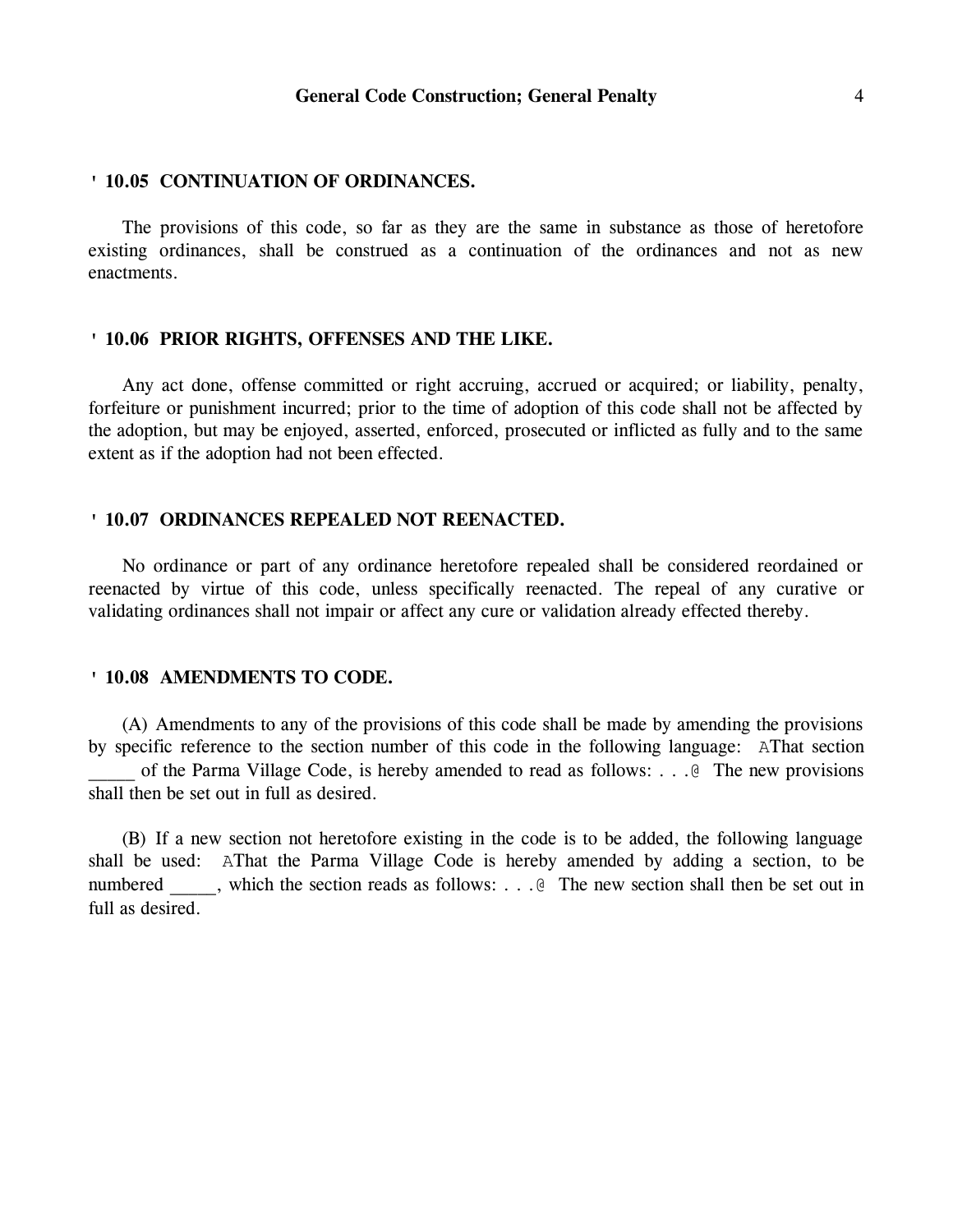## **General Code Construction; General Penalty** 5

#### **' 10.09 SUPPLEMENTATION OF CODE.**

(A) By contract or by village personnel, supplements to this code shall be prepared and printed whenever authorized or directed by the Village Council. A supplement to the code shall include all substantive permanent and general parts of ordinances adopted during the period covered by the supplement and all changes made thereby in the code. The pages of a supplement shall be so numbered that they will fit properly into the code and will, where necessary, replace pages which have become obsolete or partially obsolete, and the new pages shall be so prepared that, when they have been inserted, the code will be current through the date of the adoption of the latest ordinance included in the supplement.

(B) In preparing a supplement to this code, all portions of the code which have been repealed shall be excluded from the code by the omission thereof from reprinted pages.

(C) When preparing a supplement to this code, the codifier (meaning the person, agency or organization authorized to prepare the supplement) may make formal, nonsubstantive changes in ordinances and parts of ordinances included in the supplement, insofar as it is necessary to do so to embody them into a unified code. For example, the codifier may:

(1) Organize the ordinance material into appropriate divisions;

(2) Provide appropriate catchlines, headings and titles for sections and other divisions of the code printed in the supplement, and make changes in the catchlines, headings and titles;

(3) Assign appropriate numbers to sections and other divisions to be inserted in the code and, where necessary to accommodate new material, change existing section or other division numbers;

(4) Change the words Athis ordinance  $\circ$  or words of the same meaning to Athis chapter  $\circ$ , Athis subchapter  $\theta$ , Athis division  $\theta$  and the like, as the case may be, or to Asections through \_\_\_\_\_@ (inserting section numbers to indicate the sections of the code which embody the substantive sections of the ordinance incorporated into the code); and

(5) Make other nonsubstantive changes necessary to preserve the original meaning of ordinance sections inserted into the code; but in no case shall the codifier make any change in the meaning or effect of ordinance material included in the supplement or already embodied in the code.